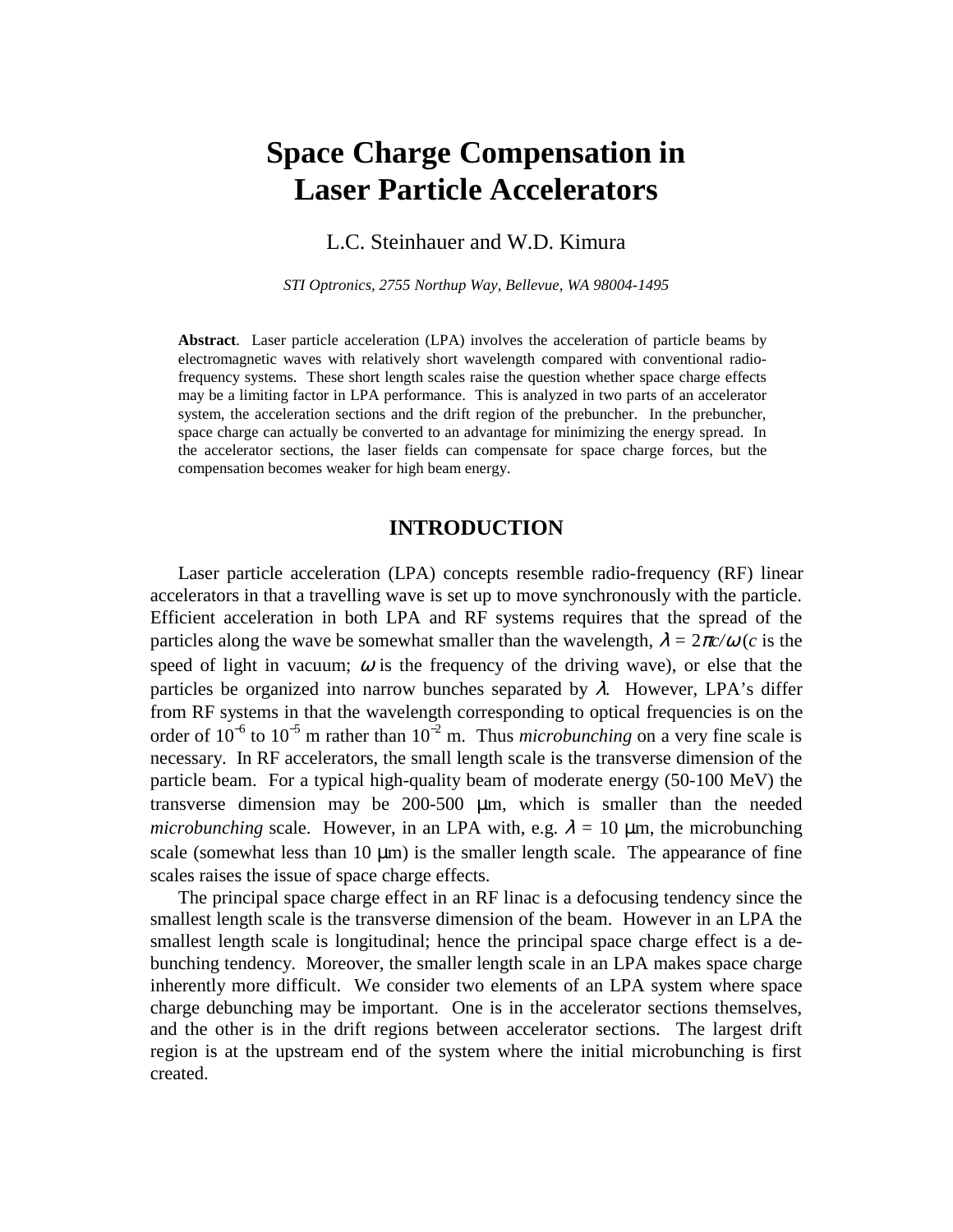In this paper we analyze the de-bunching effect of space charge in (1) the prebuncher, and (2) in the acceleration sections. The dynamics of debunching are analyzed using quasi-one-dimensional models; the transverse beam dynamics are analyzed neglecting space charge. These results are applied to the practical case of the STaged ELectron Laser Acceleration (STELLA) experiment (1) on the BNL Accelerator Test Facility.

## **SPACE CHARGE IN THE PREBUNCHER**

The prebuncher may be the system element most vulnerable to space charge because there is no longitudinal force to oppose space charge effects. Therefore, the only thing opposing space charge forces is inertia. Fortunately, the effective "mass" for relative longitudinal motions is  $\gamma^3 m_e$  ( $\gamma$  is the relativistic factor and  $m_e$  is the electron rest mass). A simple method of prebunching, shown in Fig. 1, is composed of an energy modulator (e.g. an inverse free-electron laser) followed by a drift section. A macrobunch with little energy spread enters the modulator and receives an energy modulation with longitudinal periodicity length  $\sim \lambda$  (laser wavelength). Thus, within each segment of length  $\lambda$ , particles behind the segment center move slightly faster,



**FIGURE 1**. Idealized prebunching arrangement.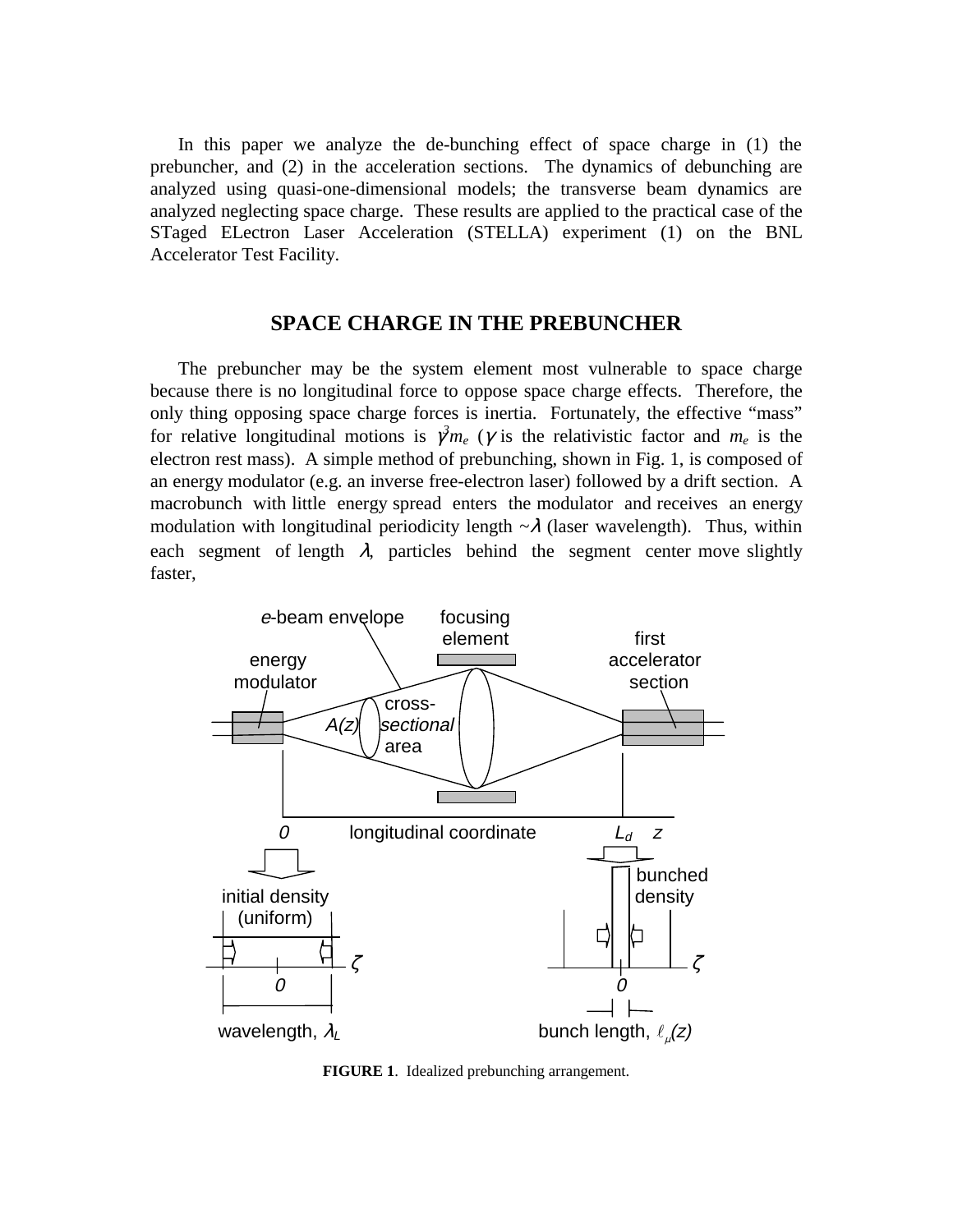while those ahead move slightly slower. Then in the drift section the faster particles catch up while the slower slip back, gathering them into microbunches.

In this section we show that (1) space charge forces can be compensated by adjusting the strength of the energy modulator to allow effective microbunching, (2) a second level of compensation can reduce the energy spread. The latter is a positive byproduct of space charge: a coherent energy modulation is required to produce the initial bunching; space charge effects can reduce or eliminate this energy spread. It may be possible to both generate short microbunches and minimize the energy spread.

### **Estimate of space charge debunching**

It is helpful to begin with a simple scaling estimate. Longitudinal forces from space charge cause oscillations at the relativistically-corrected plasma frequency,  $\omega_p$  =  $(\mu_0 c^2 e^2 n/m_e \gamma^3)^{1/2}$ , where  $\mu_0$  is the free-space permeability; *n*,  $-e$  are the electron density and charge. Space charge effects become significant if the transit time through the drift region,  $L_d/c$ ,  $(L_d$  is the drift section length) is comparable to or exceeds the plasma oscillation time,  $1/\omega_p$ . i.e. if  $\omega_p L_d/c \sim 1$ . Accordingly, define the space charge parameter:

$$
\sigma_{sc} = \omega_p^2 L_d^2 / c^2 ; \qquad (1)
$$

if  $\sigma_{SC} \sim 1$  or more, space charge will be important in the prebuncher. Since  $\sigma_{SC} \propto n$ , a practical expression for it is found once the density is identified. The macrobunch properties are charge  $Q_M$ , length  $\ell_M$ , and normalized emittance,  $\varepsilon_N$ . Note that in an LPA, the macrobunch length  $\ell_M$  (usually in mm) is much longer than the microbunch length (<  $\lambda$ /2). The charge is related to the density by  $Q_M = enA\ell_M$ , where *A* is the cross-sectional area of the beam. Suppose  $A = \pi \epsilon_N L_d / \gamma$ , which is the characteristic area of a focused beam over a drift distance *Ld*: this area is proportional to the geometric mean of the waist area and the far-field area at a distance  $L_d$  from the waist. Combining these gives the density  $n = \gamma Q_M / \pi e \varepsilon_N L_d \ell_M$ . Then

$$
\sigma_{SC} = \frac{4r_eL_d}{\gamma^2 \ell_M \epsilon_N} \frac{Q_M}{e} = 7.04 \times 10^{-5} \frac{L_d(m)Q_M(nC)}{\gamma^2 \ell_M(m)\epsilon_N(m - rad)}
$$
(2)

where  $r_e = e^2 \mu_0 / 4 \pi m_e$  is the classical electron radius.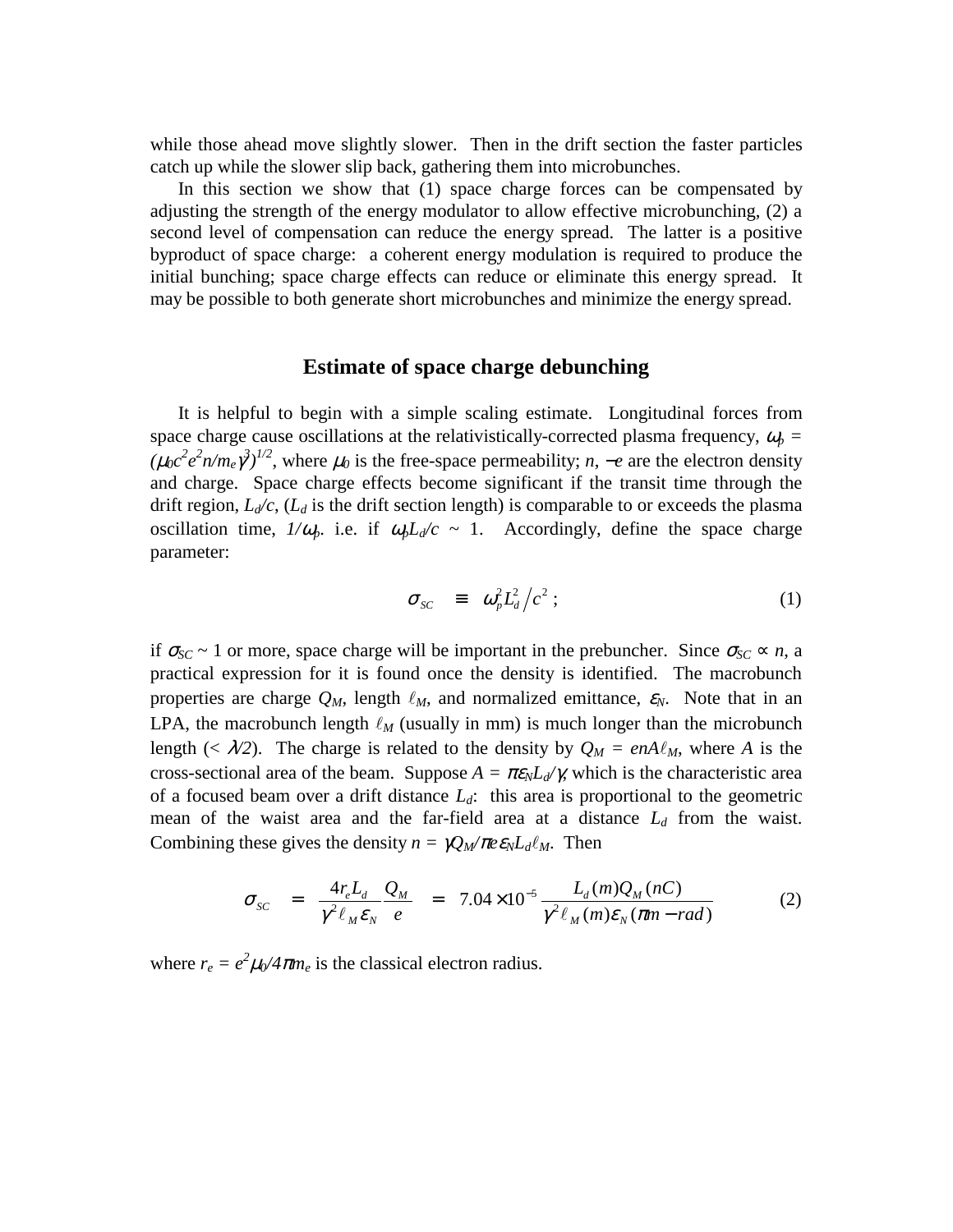#### **Quasi-one dimensional (1D) model**

Since the thickness of each microbunch  $\ell_{\mu}$  (<  $\lambda$ /2) is much smaller than the transverse beam dimension, the longitudinal motion in response to space charge effects is approximately 1D. We therefore adopt the 1D model, which has been checked elsewhere (2). Divide the beam into segments of length  $\lambda$ , and consider electrons within a single segment. Define a longitudinal coordinate in the moving frame of the segment,  $\zeta = z - z_0(t)$ , where  $z_0$  is the segment center and  $\zeta \leq \lambda/2$  within the segment. Identify  $\zeta$  with individual electrons in the segment. The initial energy modulation is sinusoidal in  $\zeta$ . We approximate this crudely as a saw-tooth form,  $\gamma = \overline{\gamma} - \Delta \chi \frac{2\zeta}{\lambda}$ , with corresponding velocity modulation  $\Delta u_z = c(\Delta \gamma \gamma^3) \cdot 2\zeta^2 \lambda$ , where  $\bar{\gamma}$  denotes the mean value, and  $\Delta \gamma$  is the amplitude of the energy spread. This is the 1D reduction of the spheroidal bunch model (3). The sawtooth model admits a self-similar solution. The drifting electrons gather into a microbunch, where  $\pm \ell_{\mu}(t)/2$  is the position of the outermost electrons. Then within the bunch,  $|\zeta| \leq \ell_{\mu}/2$ :

$$
n = n_i A_i \lambda / A \ell_\mu \; ; \quad u_z = (\zeta / \ell_\mu) d \ell_\mu / dt \; ; \quad E_z = -(m_e \lambda \omega_p^2 A_i / eA) \zeta / \ell_\mu \; . \quad (3a, b, c)
$$

As in Fig. 1,  $A(z)$  is the beam cross-sectional area; and  $A_i$ ,  $n_i$  denote initial values. Hereafter we adopt  $\tilde{t} \equiv ct/L_d$  as the dimensionless time variable, with  $0 \leq \tilde{t} \leq 1$  in the drift section.

The amount of microbunching (which varies with  $\tilde{t}$ ) is expressed as a phase spread,  $\psi_{\mu} = 2\pi \ell_{\mu}/\lambda$ . Before bunching begins,  $\psi_{\mu} = 2\pi$ , and the goal is to achieve as close to ideal microbunching ( $\psi_{\mu} = 0$ ) as possible. Then the equation of motion for  $\psi_{\mu}(\tilde{t})$  and its initial conditions are

$$
d^2 \psi_{\mu} / d\tilde{t}^2 = 2\pi \sigma_{sc} A_i / A(\tilde{t}),
$$
  

$$
\psi_{\mu}(0) = 2\pi, \qquad (\psi_{\mu}')_i \equiv (d\psi_{\mu} / d\tilde{t})_{\tilde{t}=0} = -4\pi L_d \Delta \gamma_i / \lambda \bar{\gamma}^3.
$$
 (4)

Nominally only half the modulated electrons are in a phase range for which they gather into a bunch; electrons in the other half tend to spread out. Therefore, in the space charge parameter (Eqs. 1, 2) *half* the macrobunch charge should be used.

Consider the beam optics in the drift section. The prebuncher (Fig. 1) is divided into two drift regions: before "1" and after "2" the focuser ("triplet"). The width  $w(z)$ of a drifting beam is  $w^2 = W_{1,2}^2 + 4\theta_{1,2}^2 (z - Z_{1,2})^2$ 2  $1,2$ 2  $1,2$  $w^2 = W_{1,2}^2 + 4\theta_{1,2}^2 (z - Z_{1,2})^2$ . In each region, *W*, *Z* are the waist width and position, and  $\theta$  is the asymptotic divergence angle. The normalized emittance is  $\varepsilon_N = \gamma W \theta/2$ . For a circular beam, the area  $A = \pi w^2/4$  is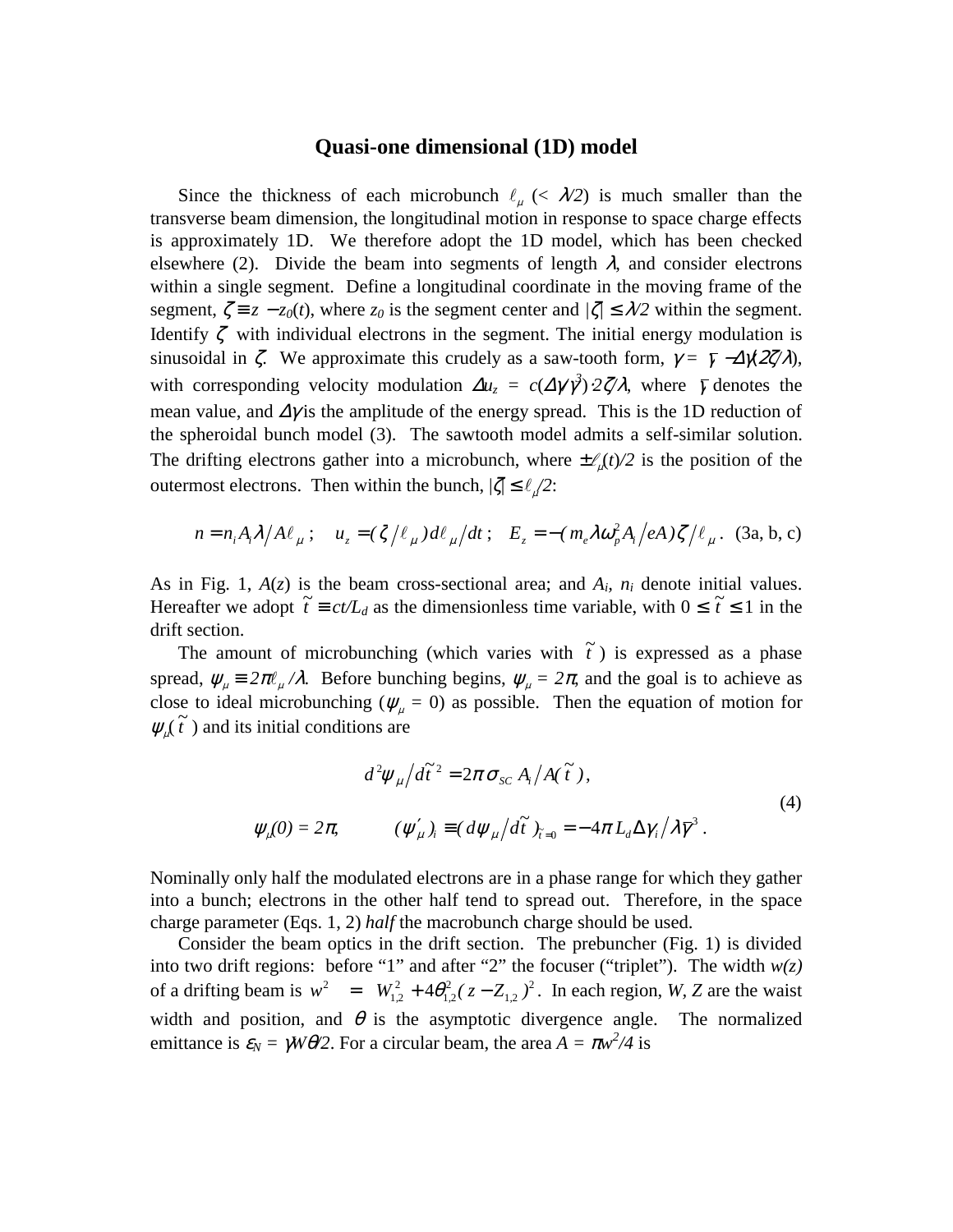$$
A(\tilde{t})/A_{w} = 1 + (A_{\varepsilon}/A_{w})^{2} (\tilde{t} - Z/L_{d})^{2}
$$
\n(5)

where  $A_w \equiv \pi W^2/4$ , and  $A_\varepsilon \equiv \pi \varepsilon_N L_d/\overline{\gamma}$ . Regions 1 and 2 have the same  $A_\varepsilon$  but different  $A_w$ , and areas match at the "idealized" triplet location,  $\tilde{t} = z_m/L_d$ .

These equations have an analytic solution of the form in terms of two factors *J, J'* that depend on the beam optics,

$$
\left(\psi'_{\mu}\right)_{f} = \left(\psi'_{\mu}\right)_{i} + 2\pi \sigma_{sc} J', \qquad \left(\psi_{\mu}\right)_{f} = 2\pi + \left(\psi'_{\mu}\right)_{i} + \pi \sigma_{sc} J \qquad (6a, b)
$$

For a constant area beam  $A = A_i$ : *J, J'* = 1. Focusing accentuates space charge effects so that  $J, J' > 1$  and depend on the beam optics. Both are largest when the second focus lies *before* the end of the drift section because the second beam waist lies within the drift region. Their analytic forms are given in Ref. (2)

Space charge affects both bunching and energy spread. From Eq. 6b the bunching  $(\psi_{\mu})_f$  can made zero (ideal case) by making  $(\psi_{\mu})_i$  more negative. This is done by increasing the initial energy modulation. This also reduces the final energy spread, proportional to  $(\psi_{\mu})_f$  (Eq. 6a). By adjusting the focusing geometry (triplet and second focus locations), which modifies *J, J'*, one might simultaneously achieve maximal bunching  $[(\psi_{\mu})_f \rightarrow 0]$  *and* eliminate the energy spread introduced by the prebuncher  $[(\psi_\mu')_f \rightarrow 0].$ 

# **Practical example**

We apply this theory to estimate space charge effects in the STELLA experiment, which includes a prebuncher (inverse free electron laser) and accelerator section (inverse Cerenkov acceleration), both driven by a 10.6 µm wavelength laser. Table I lists the beam optics parameters in the prebuncher; for this example the space charge parameter is  $\sigma_{SC} = 0.55$  (accounting for the factor of two effective reduction in the charge). Consider an example where the initial modulation and second focus location are chosen for dual compensation, i.e. maximal bunching and minimal final energy spread. Suppose the second waist is located at  $Z_2/L_d = 0.985$ , i.e. just inside the downstream end of the drift section. Then in this idealized model the final bunching and energy spread are perfect, i.e.  $(\psi_{\mu})_f = 0$  and  $(\psi_{\mu})_f = 0$ , respectively. Dual compensation, (spatial *and* energy spread reduction) can only be achieved if the macrobunch charge is large enough.

This analysis is based on the 1D model. The reduction factor accounting for twodimensional effects is  $F_{2D} \approx 1/(1+1.1)\psi_x^2/w)$ . At the triplet  $(z \approx z_m, \ell_{\mu} \approx 0.6\lambda)$ ,  $F_{2D} \approx$ 2/3; and at the second waist ( $z \approx 0.98L_d$ ,  $\ell_{\mu} \approx \lambda/10$ ),  $F_{2D} \approx 2/3$ . Thus the 1D model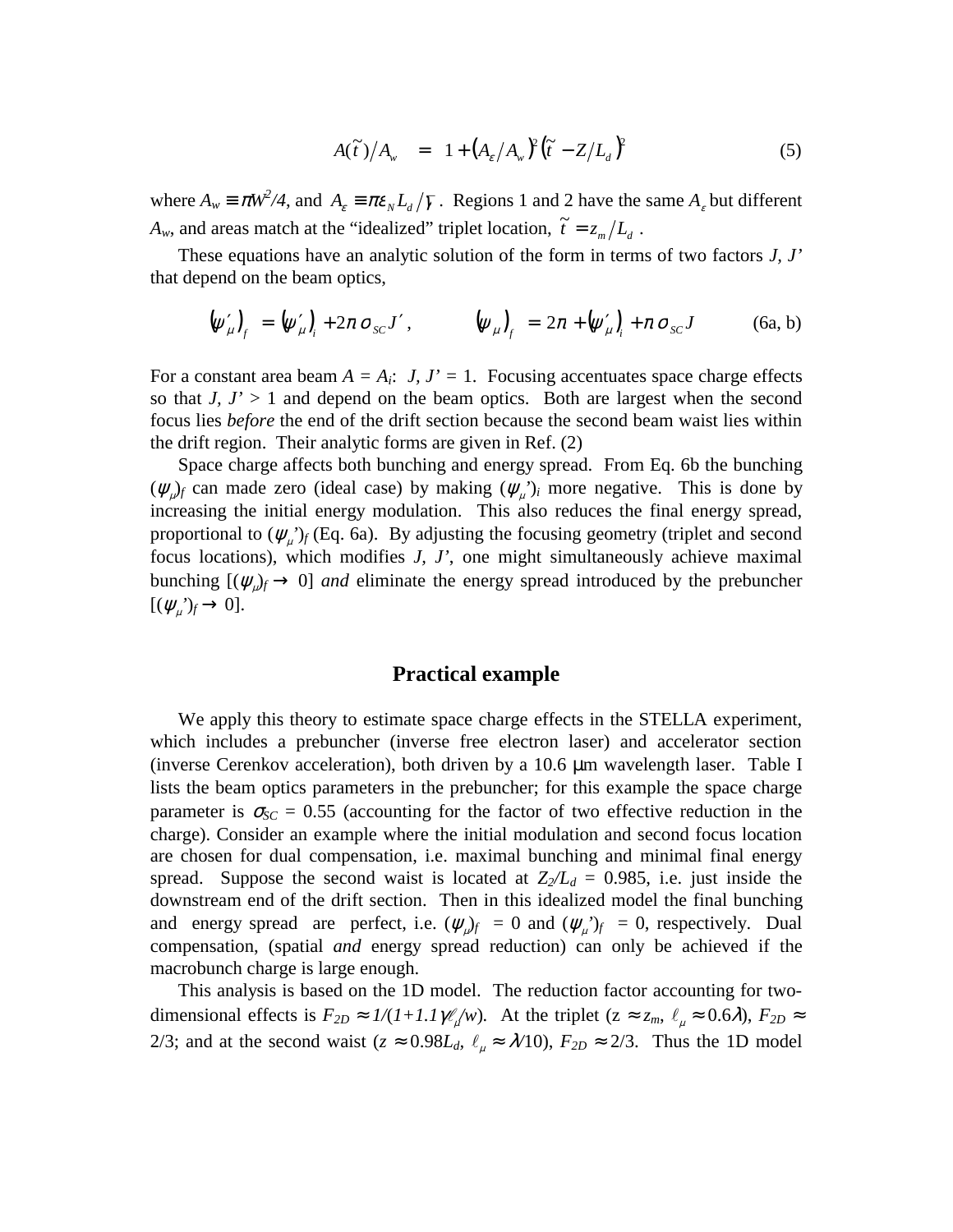*overestimates* the space charge effect by a factor of  $\sim 3/2$ . Accounting for 2D effects, this would corresponds to a macrobunch charge of  $Q_M \approx 0.225$  nC.

| Relativistic parameter | $v = 80$                               | Drift section length | $L_d = 2$ m            |
|------------------------|----------------------------------------|----------------------|------------------------|
| Normalized emittance   | $\varepsilon_{N} = 1$ ( $\pi$ mm-mrad) | First waist position | $Z_{l}/L_{d} = -0.125$ |
| Macrobunch charge      | $Q_M = 0.15$ nC                        | Focuser position     | $z_m/L_d = 0.6$        |
| Macrobunch length      | $\ell_M$ = 3 mm                        |                      |                        |

**TABLE 1.** Beam optics parameters in STELLA

# **SPACE CHARGE IN THE ACCELERATOR**

In the acceleration sections, the electromagnetic fields that accelerate and focus the beam produce bunching forces. These can counteract space charge debunching effect. However, since in a practical LPA system there will be many acceleration sections, the inertial effect is unimportant. Thus the question is whether the laser-induced bunching is adequate to compensate for space-charge debunching. This question is again addressed using a quasi-1D, sharp-boundary bunch model.

# **Generic laser fields and Lorentz force**

Our interest is in the laser fields in the *e*-beam path , i.e. very near the axis. A radially polarized, axisymmetric laser can be expressed as a superposition of modes described by the Bessel functions  $J_0$  and  $J_1$ . The propagation vector of each mode **k** has the same amplitude  $|\mathbf{k}| = \omega N/c$ , but different angle  $\theta$  to the z axis, (N is the index of refraction of the medium). Generally the dominant modes are clustered near a single angle  $\theta_L$ . Thus, near the axis the laser wave can be approximated as a single Bessel mode with  $\theta \approx \theta_L$ . Its nonzero components are

$$
E_r = \frac{-E_0}{\tan \theta_L} J_1(k_r r) \sin \psi \ , \ E_z = E_0 J_0(k_r r) \cos \psi \ , \ B_\theta = \frac{-E_0 N}{c \sin \theta_L} J_1(k_r r) \sin \psi \quad (7\text{a}, \text{b}, \text{c})
$$

where  $E_0 = const$ ; the components of **k** are  $k_r = Nk_l \sin \theta_l$  and  $k_z = Nk_l \cos \theta_l$  with  $k_l$ *=*  $\omega/c = 2\pi/\lambda_L$  ( $\lambda_L$  is the vacuum wavelength). The phase function is  $\psi = \omega_L t - \kappa_z$  $k_L ( ct - N \cos \theta_L z)$ . For later use we define the reference electron (subscript *R*) as one which runs along the *z*-axis and is perfectly synchronous ( $\psi = const$ ). Since  $z =$  $\beta$ *ct* + *const* (for constant relativistic parameter  $\beta$ ), the synchronism condition is  $N\beta_R \cos\theta_L = 1$ . If the *e*-beam path is small enough to lie well within the "Bessel spot" of the  $J_0$  function,  $k_r$  << 2.405, then the small argument approximations can be used: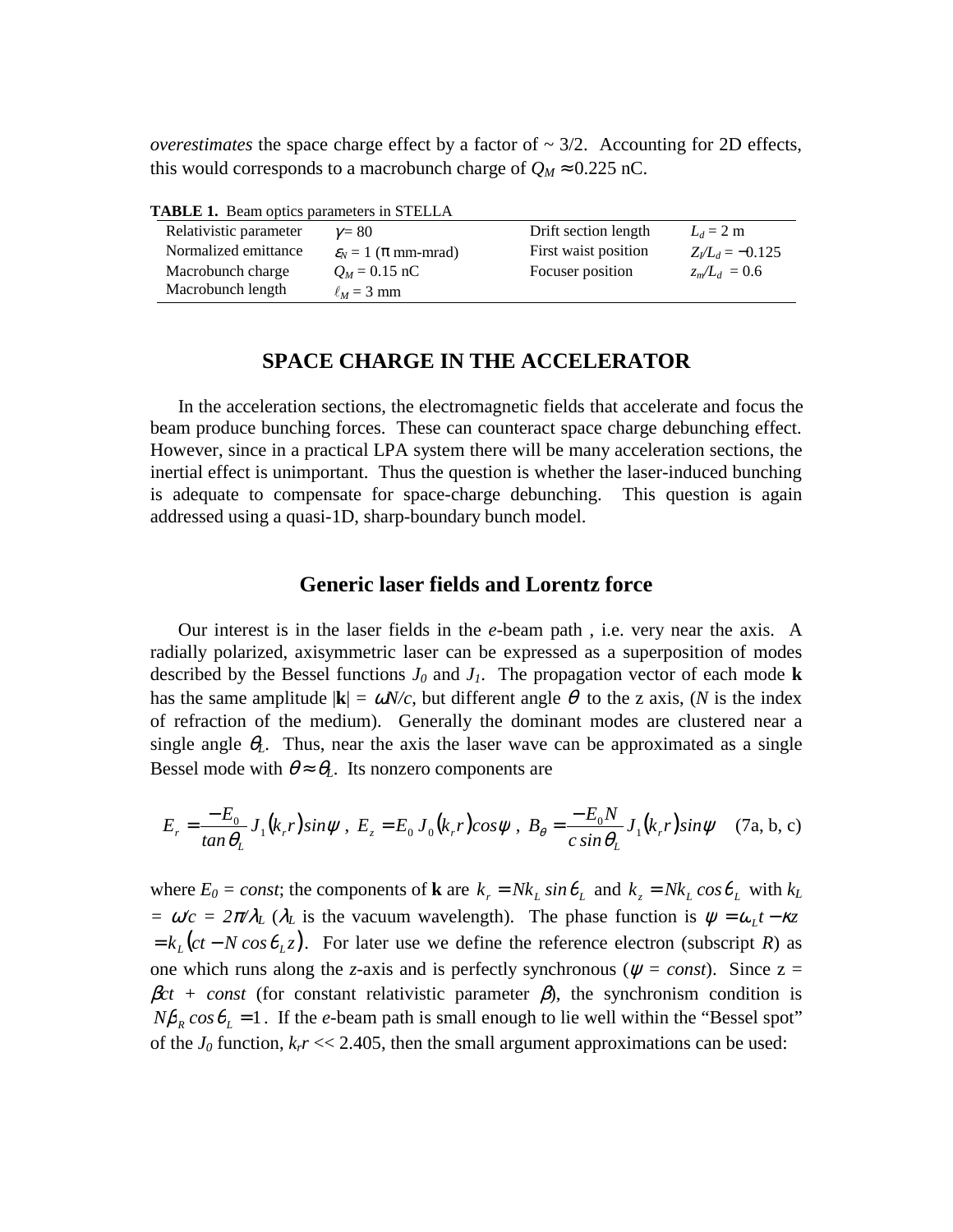$$
E_r \approx -E_0 \frac{k_z r}{2} \sin \psi \,, \qquad E_z = E_0 \cdot \cos \psi \,, \qquad c B_\theta = -E_0 \cdot \frac{N^2 k_z r}{2} \sin \psi \tag{8a, b, c}
$$

# **Equations of motion**

The equations of motion for a relativistic electron are

$$
\frac{d}{c\,dt}\Big(m_e c^2 \gamma \beta\Big) = \mathbf{F}_L, \qquad \qquad \frac{d\mathbf{r}}{c\,dt} = \beta \tag{9a, b}
$$

where **r** is its position and velocity, and  $\beta \equiv v/c$ ,  $\beta = (1 - 1/\gamma^2)^{1/2}$ . The Lorentz force,  $\mathbf{F}_L$ *= –e*(**E**+β×*c***B**), retaining first order components, is

$$
F_{Lx} = -eE_0 \frac{Nk_L x}{2} \sin \psi (-\cos \theta_L + N\beta_z), \qquad F_{Lz} = -eE_0 \cos \psi
$$
 (10a, b)

where  $F_{Ly}$  is the same as  $F_{Lx}$  with *x* replaced by *y*. The phase acts as the longitudinal coordinate of an electron. Its evolution is governed by

$$
\frac{d\psi}{c\,dt} = k_L \big( 1 - N \beta_z \cos \theta_L \big) \tag{11}
$$

In general an electron path will differ from the reference electron ( $\beta_z = \beta_R$ ). We introduce perturbed quantities that represent the difference between an electron and the reference. Also consider the acceleration gradient  $W' = dW/dz$ , where  $W = m_ec^2 \gamma$  is the electron energy. The acceleration gradient for the reference electron, using Eqs. 9a, 10b, and the identity  $d(\beta \gamma) = d\gamma/\beta$ , is

$$
W_R' = eE_0 \cos \psi_R \tag{12}
$$

Consider the perturbed quantities  $\beta_x$ ,  $\beta_y$ ,  $\tilde{\beta}_z = \beta - \beta_R$ ,  $\tilde{\psi} = \psi - \psi_R$ . The equation of motion in one transverse direction  $(x)$  is then governed by

$$
\frac{1}{\gamma_R} \frac{d}{c \, dt} \left( \gamma_R \frac{dx}{c \, dt} \right) + k_\beta^2 x = 0 \tag{13}
$$

where the factor,  $-\gamma_R^3 mc^2/k_L$ , has been divided out. The "wave number"  $k_{\beta}$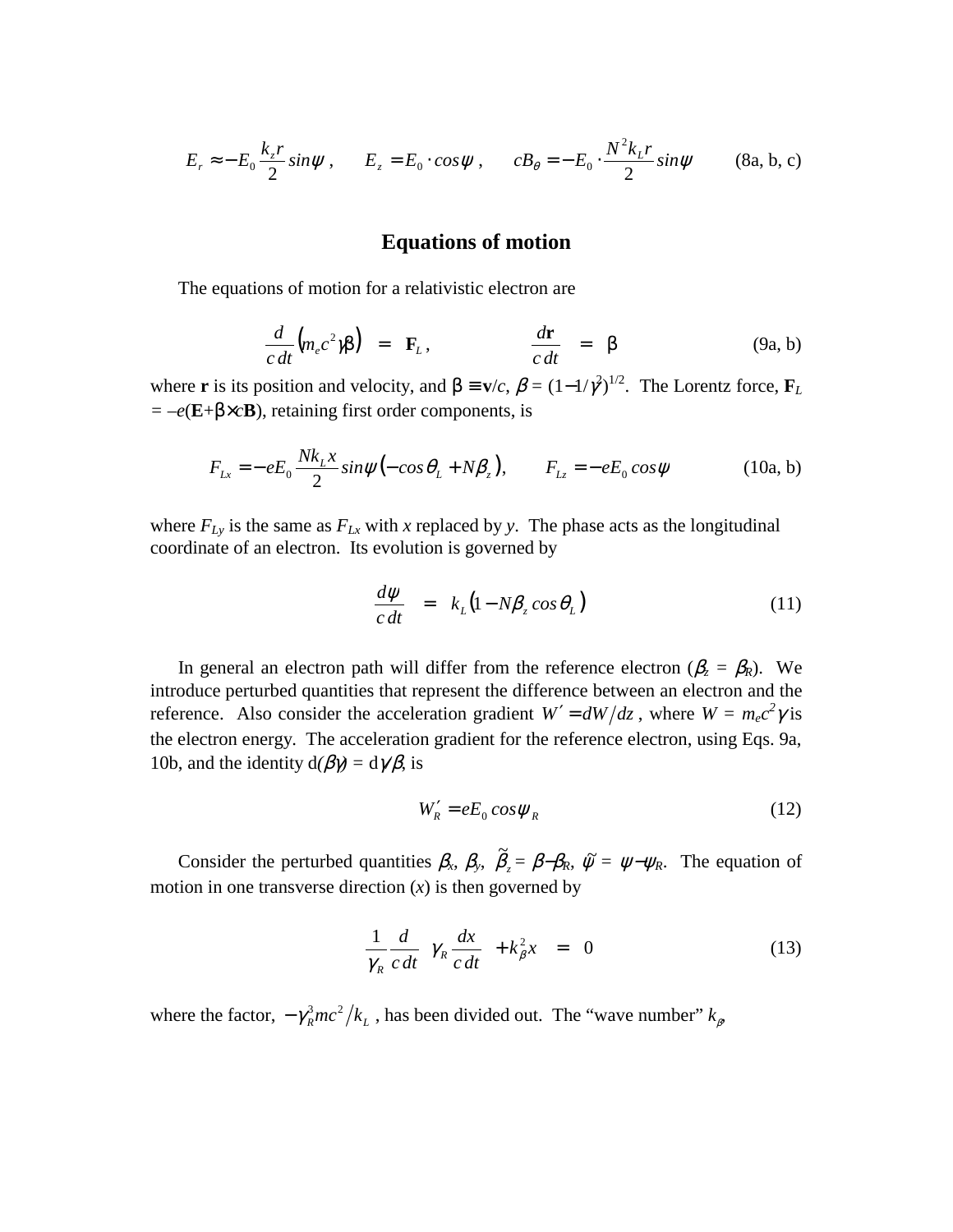$$
k_{\beta}^{2} = \frac{W_{R}^{\prime}}{W} \frac{\theta_{L}^{2} N k_{L}}{2} \tan \psi_{R}
$$
 (14)

is the length scale for the oscillatory "betatron" motion. If the change in  $\gamma_R$  can be ignored, the transverse motion has the form  $x = x_{max} cos(k_{\beta}ct + \varphi)$ , where  $x_{max}$  and  $\varphi$ are constants. Consider parameters relevant to the STELLA experiment:  $W'_R = 100$ MeV/m;  $W = 50$  MeV;  $\theta_L = 20$  mrad;  $N \approx 1$ ;  $\lambda_L = 10$  µm; and  $\psi_R = 0.85\pi$ . Then the betatron "wave number" is  $k_{\beta} = 11.3 \text{ m}^{-1}$ .

Although Eq. (13) is for a single particle, it traces a figure in phase space that coincides with that of a shell distribution. Therefore, an emittance can be found. The normalized emittance is  $1/\pi$  times the area of the closed curve that the particle traces in *x-p<sub>x</sub>* phase space, where  $p_x = \gamma dx/dz$ . The semi-major axes of the phase-space ellipse are  $x_{max}$  and  $\chi_{\beta} x_{max}$ : thus  $\varepsilon_N = \chi_{\beta} x_{max}^2$ . We are interested in the filled-in distribution for which the shell corresponding to  $x_{max}$  is the phase space boundary. The emittance for this "top hat" distribution, averaging over all particles, is half that of the bounding shell:  $\varepsilon_N = \frac{\chi_{\beta} x_{max}^2}{2}$ . For axisymmetry (equal emittance in *x* and *y*) the crosssectional area of the beam is  $A = \pi x_{max}^2 = 2\pi \varepsilon_N / \pi_{\beta}$ .

Consider the longitudinal particle dynamics accounting only for the laser force. Expand Eq. (11) to separate reference and perturbed parts. If  $\beta_R \approx 1$ , then

$$
\frac{1}{\gamma_R^3} \frac{d}{c \, dt} \left( \gamma_R^3 \frac{d \tilde{\psi}}{c \, dt} \right) + k_{\parallel}^2 \tilde{\psi} = 0 \tag{15}
$$

where again the factor,  $-\gamma_m^3 mc^2/k_L$ , has been divided out. The "wave number"  $k_{\parallel}$ ,

$$
k_{\parallel}^2 = \frac{W_R'}{W} \frac{k_L}{\gamma_R^2} \tan \psi_R \tag{16}
$$

is the length scale for longitudinal oscillation, and represents the bunching effect of the laser. If  $\theta_L \gg 1/\gamma_R$ , the longitudinal oscillation is much slower than the transverse (betatron), i.e.  $k_{\parallel} << k_{\beta}$ .

Consider the effect of space charge on longitudinal motion. The space charge force is **F** = −*e***E**, where the space charge field satisfies Poisson's equation,  $\nabla \cdot$ **E** = −*en/ε*<sub>0</sub>. In the quasi-1D case  $F_z = \gamma^3 mc^2 (\omega_p/c)^2 (z - z_R)$ Using the perturbed phase,  $\tilde{\psi} = -k_L(z - z_R)$ , the space-charge force to be included on the right side of Eq. (15) is

$$
F_z = (\omega_p/c)^2 \tilde{\psi}
$$
 (17)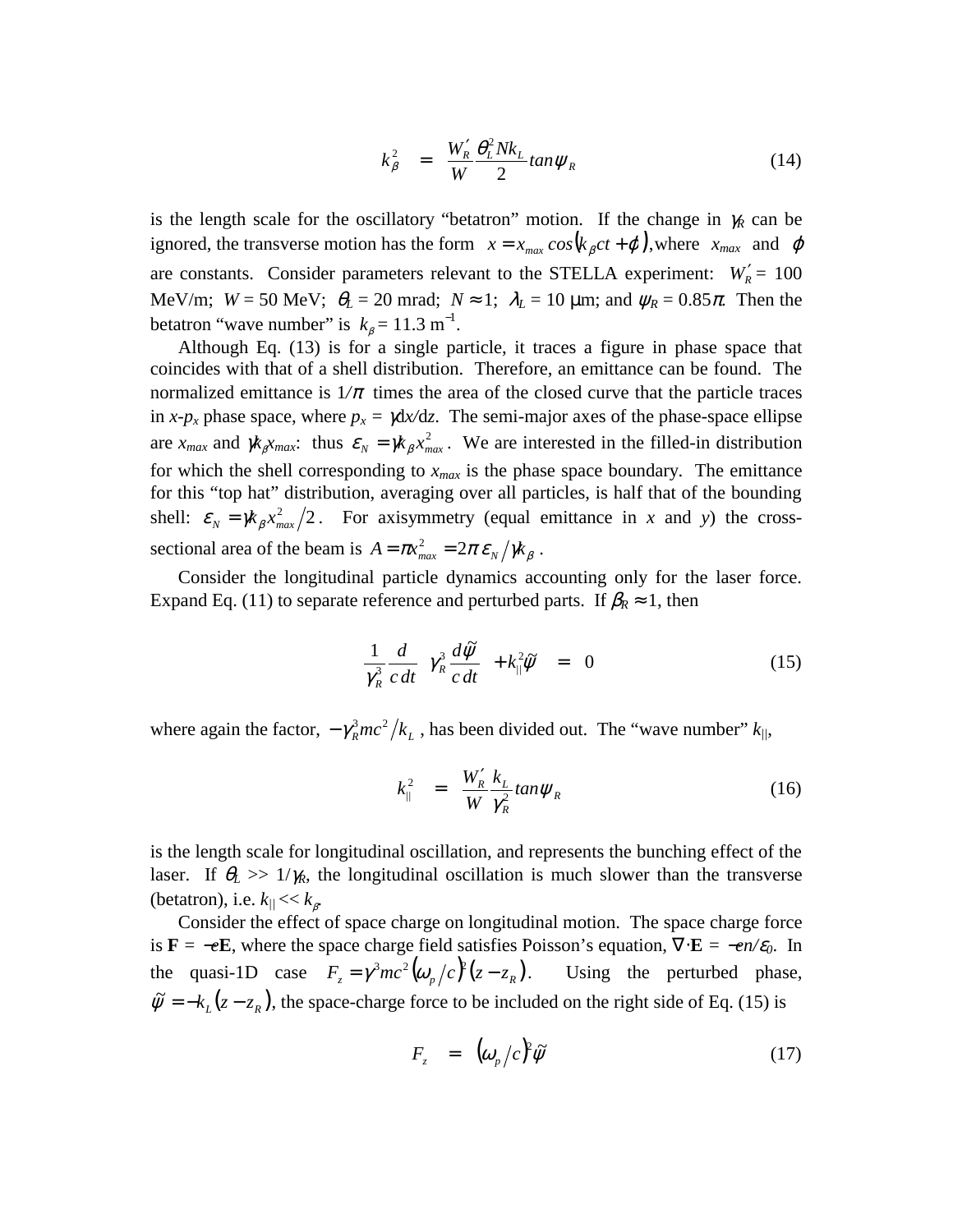where again,  $-\gamma_R^3 mc^2/k_L$ , has been factored out. The plasma frequency can be expressed in terms of reference quantities. Given fixed cross-sectional area, continuity implies  $n\ell_{\mu} = n_0 \lambda_L$ , where  $n_0$  is the unbunched density and  $\ell_{\mu}$  is the full width (longitudinal) of a microbunch; all electrons in the microbunch lie in the range  $-\ell/2 \leq$  $z-z_R \leq \ell/2$ . The unbunched case has  $\ell_{\mu} = \lambda_L$ . Define  $\pm \psi_{\mu}$  as the phase of the extremal electrons,  $z-z_R = \pm \ell_{\mu}/2$ : then  $n = n_0 \cdot \pi/\psi_{\mu}$ . With  $Q_M = en_0A\ell_M$ , we have  $(\omega_p/c)^2 = \pi k_{sc}^2/\psi_\mu$ , where the constant associated with space charge oscillations is

$$
k_{SC}^2 = \frac{2r_e k_{\beta}}{\gamma_R^2 \ell_M \varepsilon_N} \cdot \frac{Q_M}{e}
$$
 (18)

Adding the space-charge force in the equation of motion, Eq. (15),

$$
\frac{1}{\gamma_R^3} \frac{d}{c} \frac{d\tilde{\psi}}{dt} \left( \gamma_R^3 \frac{d\tilde{\psi}}{c} \right) + k_{\parallel}^2 \tilde{\psi} = \pi k_{SC}^2 \frac{\tilde{\psi}}{\psi_{\mu}}
$$
(19)

Solve this for the outermost electrons  $\tilde{\psi} = \pm \psi_{\mu}$ :

$$
\frac{1}{\gamma_R^3} \frac{d}{c \, dt} \left( \gamma_R^3 \frac{d \psi_\mu}{c \, dt} \right) + k_{\parallel}^2 \psi_\mu = \pm \pi k_{\rm SC}^2 \tag{20}
$$

The solution has two parts: oscillatory (homogeneous solution) and quasi-steady (inhomogeneous); our interest is in the latter. The quasi-steady phase spread is

$$
\left|2\psi_{\mu}\right| = 2\pi \frac{k_{sc}^2}{k_{\parallel}^2} = 2\pi \frac{r_e N \theta_L^2}{\ell_M \varepsilon_N k_{\beta}} \cdot \frac{Q_M}{e} \tag{21}
$$

## **Practical example**

Consider the parameters relevant to the STELLA experiment:  $W'_R = 100 \text{ MeV/m}$ ; *W* = 50 MeV;  $θ$ <sup>*L*</sup> = 20 mrad;  $N ≈ 1$ ;  $λ$ <sup>*L*</sup> = 10 μm;  $ψ$ <sup>*R*</sup> = 0.85π;  $Q$ <sup>*M*</sup> = 0.15 nC;  $ℓ$ <sup>*M*</sup> = 3 mm; and  $\varepsilon_N = 10^{-6}(\pi \text{ m-rad})$ , the quasisteady phase of the outermost electrons is  $|2 \psi_{\mu}|/\pi$  $= 0.06$ . Thus, for these conditions the phase spread by space charge effects is relatively small. However, this becomes more difficult for high-energy accelerators. The scaling of phase spread with important parameters is

$$
|2\psi_{\mu}| \propto \left(\frac{W\lambda_L}{W'_R}\right)^{1/2} \cdot \frac{\theta_L Q_M}{\ell_M \varepsilon_N}
$$